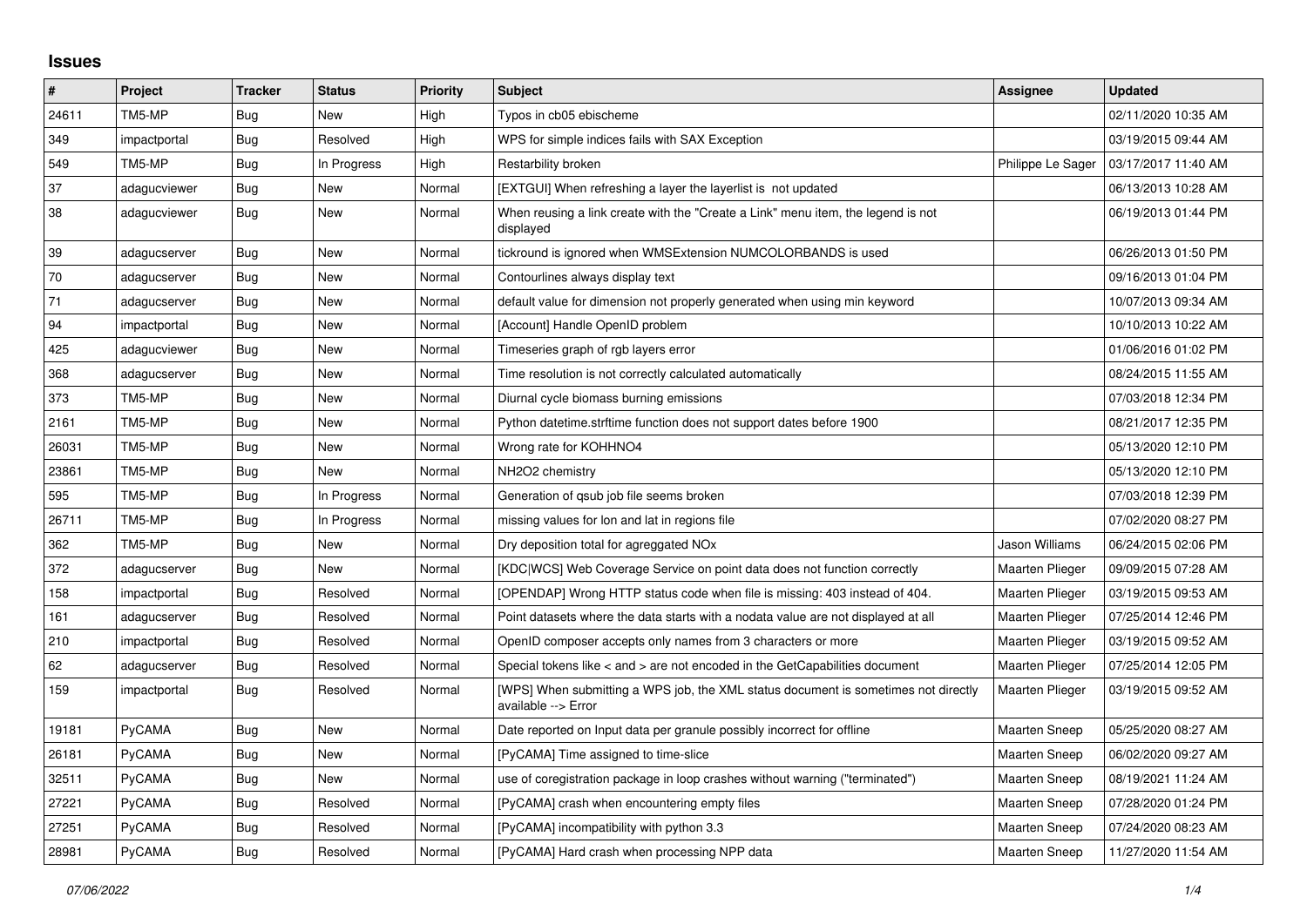| $\pmb{\#}$ | Project      | <b>Tracker</b> | <b>Status</b> | Priority | <b>Subject</b>                                                                                     | Assignee             | <b>Updated</b>      |
|------------|--------------|----------------|---------------|----------|----------------------------------------------------------------------------------------------------|----------------------|---------------------|
| 33291      | PyCAMA       | <b>Bug</b>     | Resolved      | Normal   | [PDGS-ANOM-8804] Processing error on ALH                                                           | Maarten Sneep        | 10/05/2021 05:33 PM |
| 34921      | PyCAMA       | Bug            | Resolved      | Normal   | Requested time not covered in CTM file                                                             | <b>Maarten Sneep</b> | 03/21/2022 09:52 AM |
| 35711      | PyCAMA       | <b>Bug</b>     | Resolved      | Normal   | Delete useless get pressures function in TM5 profile.py                                            | Maarten Sneep        | 03/21/2022 09:48 AM |
| 1146       | PyCAMA       | Bug            | Feedback      | Normal   | Non-synchronized variables yield bogus results                                                     | <b>Maarten Sneep</b> | 12/09/2020 10:44 AM |
| 149        | TM5-ZOOM     | Bug            | <b>New</b>    | Low      | Gfortran compiler                                                                                  |                      | 04/08/2014 10:42 AM |
| 351        | TM5-MP       | <b>Bug</b>     | New           | Low      | NH3 budget terms                                                                                   |                      | 07/03/2018 12:36 PM |
| 521        | TM5-MP       | <b>Bug</b>     | New           | Low      | Inconsistent NO <sub>x</sub> emissions                                                             |                      | 07/03/2018 12:30 PM |
| 11761      | TM5-MP       | <b>Bug</b>     | New           | Low      | overflow in PDUMP                                                                                  |                      | 09/26/2018 09:44 AM |
| 20141      | TM5-MP       | <b>Bug</b>     | In Progress   | Low      | PDUMP temperature field is zero                                                                    |                      | 07/26/2019 02:45 PM |
| 17921      | PyCAMA       | <b>Bug</b>     | New           | Low      | O3 Histogram plots y-label                                                                         | Maarten Sneep        | 05/25/2020 08:20 AM |
| 320        | TM5-MP       | <b>Bug</b>     | In Progress   | Low      | <b>Budget inconsistencies</b>                                                                      | Philippe Le Sager    | 01/28/2016 01:00 PM |
| 92         | impactportal | Feature        | Resolved      | High     | [Test] Create a test environment to test new versions of climate4impact                            |                      | 03/19/2015 09:55 AM |
| 61         | adagucviewer | Feature        | New           | Normal   | Custom coordinate systems can not be choosed, only the predefined in the map type are<br>available |                      | 07/17/2013 12:21 PM |
| 74         | impactportal | Feature        | New           | Normal   | [Search] Free text search: resolve on server not in browser                                        |                      | 10/10/2013 10:22 AM |
| 77         | impactportal | Feature        | New           | Normal   | [Data] Provide ECLISE data in climate4impact                                                       |                      | 10/10/2013 10:22 AM |
| 81         | impactportal | Feature        | <b>New</b>    | Normal   | [Transformations] Time series plots WPS for multiple datasets                                      |                      | 10/10/2013 10:22 AM |
| 82         | impactportal | Feature        | <b>New</b>    | Normal   | [GUI] Improve error messages                                                                       |                      | 10/10/2013 10:22 AM |
| 86         | impactportal | Feature        | New           | Normal   | [Account] Keep history of what has been processed                                                  |                      | 10/10/2013 10:22 AM |
| 87         | impactportal | Feature        | New           | Normal   | [Map & Plot] Enable to select multiple data from basket for plotting and mapping                   |                      | 10/10/2013 10:22 AM |
| 89         | impactportal | Feature        | <b>New</b>    | Normal   | [Map&Plot]Generic data selection widget                                                            |                      | 10/10/2013 10:22 AM |
| 90         | impactportal | Feature        | <b>New</b>    | Normal   | [Use cases] Precoocked data selection widget with use case data                                    |                      | 10/10/2013 10:22 AM |
| 91         | impactportal | Feature        | New           | Normal   | [Basket] Move Basket in menu bar                                                                   |                      | 10/10/2013 10:22 AM |
| 350        | impactportal | Feature        | New           | Normal   | Add a link to go to the basket at the bottom of the data discovery page                            |                      | 03/19/2015 10:59 AM |
| 1012       | dummy        | Feature        | New           | Normal   | test gantt main project                                                                            |                      | 12/20/2016 09:09 AM |
| 1013       | subproject 1 | Feature        | <b>New</b>    | Normal   | test subproject task gantt                                                                         |                      | 12/20/2016 09:10 AM |
| 8611       | TurboWin     | Feature        | New           | Normal   | displaying latest obs                                                                              |                      | 12/19/2017 09:36 AM |
| 8621       | TurboWin     | Feature        | New           | Normal   | WOW upload                                                                                         |                      | 12/19/2017 09:42 AM |
| 8641       | TurboWin     | Feature        | New           | Normal   | plot position offline                                                                              |                      | 12/19/2017 09:44 AM |
| 8651       | TurboWin     | Feature        | New           | Normal   | update to WMO cloud atlas                                                                          |                      | 12/19/2017 09:46 AM |
| 8661       | TurboWin     | Feature        | New           | Normal   | instruction videos                                                                                 |                      | 12/19/2017 09:49 AM |
| 8671       | TurboWin     | Feature        | New           | Normal   | option to insert Relative Humidity                                                                 |                      | 12/19/2017 09:59 AM |
| 8681       | TurboWin     | Feature        | New           | Normal   | SOG and COG computing                                                                              |                      | 12/19/2017 10:03 AM |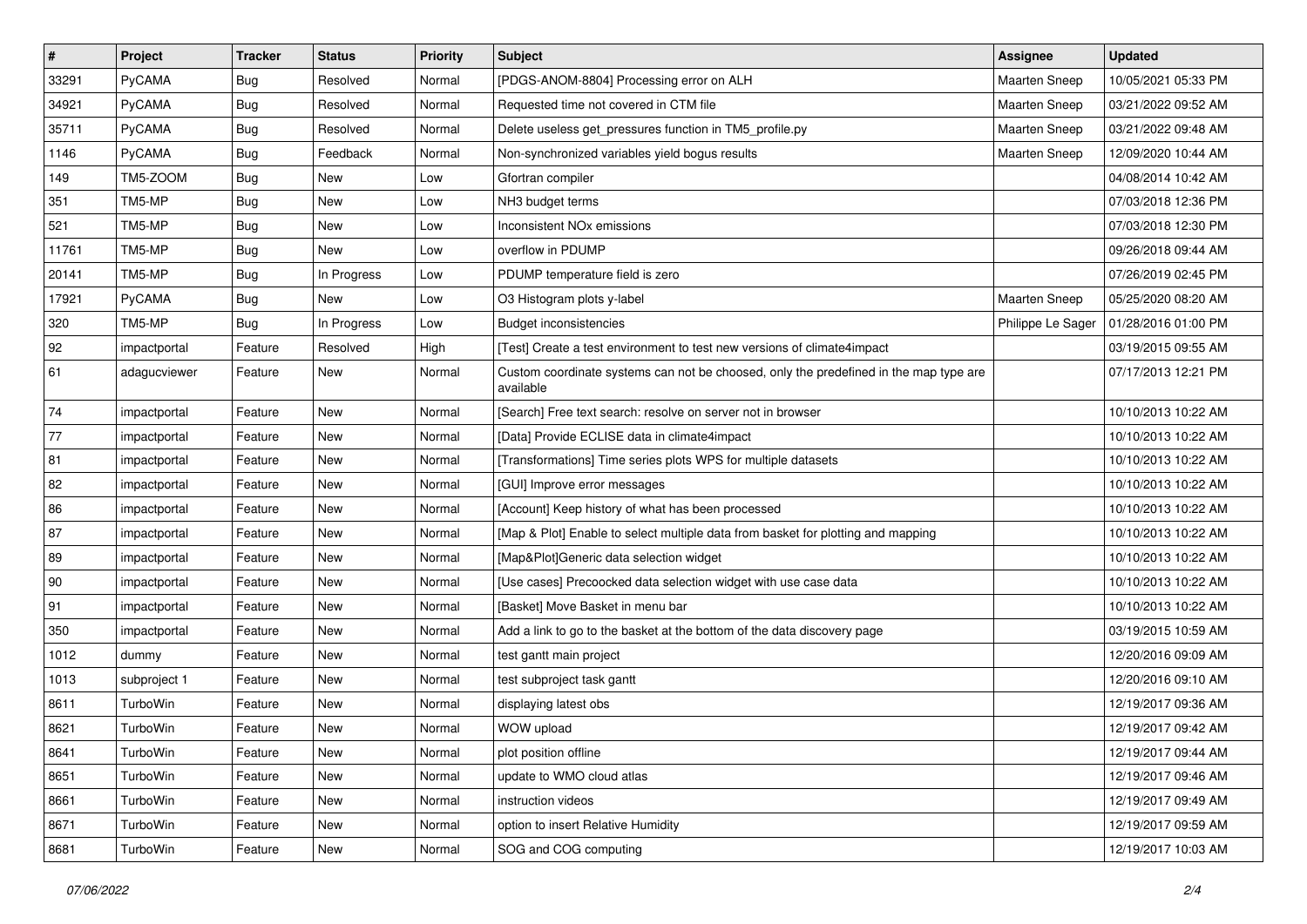| $\vert$ #    | Project      | <b>Tracker</b> | <b>Status</b> | <b>Priority</b> | <b>Subject</b>                                                               | Assignee               | <b>Updated</b>      |
|--------------|--------------|----------------|---------------|-----------------|------------------------------------------------------------------------------|------------------------|---------------------|
| 10221        | TM5-MP       | Feature        | In Progress   | Normal          | MOGUNTIA and KPP                                                             |                        | 09/20/2018 01:59 PM |
| 75           | impactportal | Feature        | Resolved      | Normal          | [Search]Move backend to ESGF search                                          |                        | 07/15/2014 02:10 PM |
| 80           | impactportal | Feature        | Resolved      | Normal          | [Transformation] CDO indices calculations as WPS service                     |                        | 03/19/2015 10:04 AM |
| 83           | impactportal | Feature        | Resolved      | Normal          | [Basket]Add 'Remove all' button                                              |                        | 03/19/2015 09:58 AM |
| 84           | impactportal | Feature        | Resolved      | Normal          | [Basket]Enable sorting on basket                                             |                        | 03/19/2015 09:57 AM |
| 88           | impactportal | Feature        | Resolved      | Normal          | [Basket]Create widget for basket access in all portal elements               |                        | 03/19/2015 09:56 AM |
| 93           | impactportal | Feature        | Resolved      | Normal          | [Basket] Add a "Get All" button to retrieve all items at once                |                        | 03/19/2015 09:56 AM |
| 23221        | TM5-MP       | Feature        | In Progress   | Normal          | Remapping of M7 dry/wet radii from restart file missing                      |                        | 12/05/2019 11:07 AM |
| $ 40\rangle$ | adagucserver | Feature        | Resolved      | Normal          | Highest value in Legend is not necessarily highest value in the map          | Maarten Plieger        | 07/25/2014 12:06 PM |
| 944          | PyCAMA       | Feature        | In Progress   | Normal          | Documentation of internal workings of PyCAMA                                 | Maarten Sneep          | 12/09/2020 11:13 AM |
| 9311         | PyCAMA       | Feature        | New           | Normal          | Processing status & lineage as table                                         | <b>Maarten Sneep</b>   | 05/25/2020 08:48 AM |
| 26171        | PyCAMA       | Feature        | <b>New</b>    | Normal          | [PyCAMA] Skip L3 data in concatenation tool                                  | <b>Maarten Sneep</b>   | 06/02/2020 09:25 AM |
| 558          | PyCAMA       | Feature        | In Progress   | Normal          | Coregistration                                                               | Maarten Sneep          | 11/06/2018 05:47 PM |
| 1511         | PyCAMA       | Feature        | Resolved      | Normal          | Synchronization of variables                                                 | Maarten Sneep          | 08/21/2020 07:37 AM |
| 27361        | PyCAMA       | Feature        | Resolved      | Normal          | [PyCAMA] record the file names of the input granules.                        | Maarten Sneep          | 07/29/2020 03:23 PM |
| 35721        | PyCAMA       | Feature        | Resolved      | Normal          | Speed up get_profiles and get_temperature by numba                           | <b>Maarten Sneep</b>   | 03/21/2022 10:55 AM |
| 15151        | PyCAMA       | Feature        | Feedback      | Normal          | Handling background correction parameters for SO2 and HCHO                   | Maarten Sneep          | 05/25/2020 08:47 AM |
| 15161        | PyCAMA       | Feature        | Feedback      | Normal          | Better handle wavelength calibration parameters in UPAS products             | Maarten Sneep          | 05/25/2020 08:49 AM |
| 22591        | PyCAMA       | Feature        | Resolved      | Normal          | Implement O3_TCL on L2QC website                                             | Mark ter Linden        | 11/09/2019 05:03 PM |
| 336          | TM5-MP       | Feature        | In Progress   | Normal          | budget consistent with mmix                                                  | Philippe Le Sager      | 12/01/2015 10:05 AM |
| 76           | impactportal | Feature        | New           | Low             | [Search] Group search results in folders                                     |                        | 10/10/2013 10:22 AM |
| 85           | impactportal | Feature        | New           | Low             | [Basket]Enable grouping of data in datasets                                  |                        | 10/10/2013 10:22 AM |
| 440          | TM5-MP       | Feature        | <b>New</b>    | Low             | Assumption in calculation of friction velocity over land                     |                        | 07/03/2018 12:51 PM |
| 12101        | TM5-MP       | Feature        | New           | Low             | Updating Corner halo grid boxes                                              |                        | 10/10/2018 03:39 PM |
| 8931         | TM5-MP       | Feature        | In Progress   | Low             | removing dependence on HDF4                                                  |                        | 11/18/2019 02:07 PM |
| 367          | TM5-MP       | Feature        | New           | Low             | Heterogeneous reaction rates for bulk aerosol version                        | Jason Williams         | 07/03/2018 12:36 PM |
| 338          | TM5-MP       | Feature        | New           | Low             | Modifying and extending input data for refractive indices                    | Twan van Noije         | 07/03/2018 12:53 PM |
| 1301         | PyCAMA       | Support        | Resolved      | High            | test mixed empty/non-empty variables                                         | Maarten Sneep          | 08/21/2020 07:38 AM |
| 27381        | PyCAMA       | Support        | Resolved      | High            | [PyCAMA] Update configuration file to resolve issue with reports for Cloud   | <b>PDGS Operations</b> | 09/09/2020 11:06 AM |
| 73           | impactportal | Support        | Resolved      | Normal          | [ESG Security] No 'view' on data located at other ESG nodes as BADC and DKRZ |                        | 07/15/2014 02:10 PM |
| 26231        | PyCAMA       | Support        | New           | Normal          | [PyCAMA] Verify configuration of PyCAMA for daily extractions                | Jacques Claas          | 12/01/2020 05:30 PM |
| 28421        | PyCAMA       | Support        | New           | Normal          | Prepare for version 2 quality control monitoring.                            | Jacques Claas          | 12/01/2020 05:39 PM |
| 26241        | PyCAMA       | Support        | In Progress   | Normal          | [PyCAMA] Supply list of up to 12 parameters you want to follow over time     | Jacques Claas          | 12/01/2020 05:34 PM |